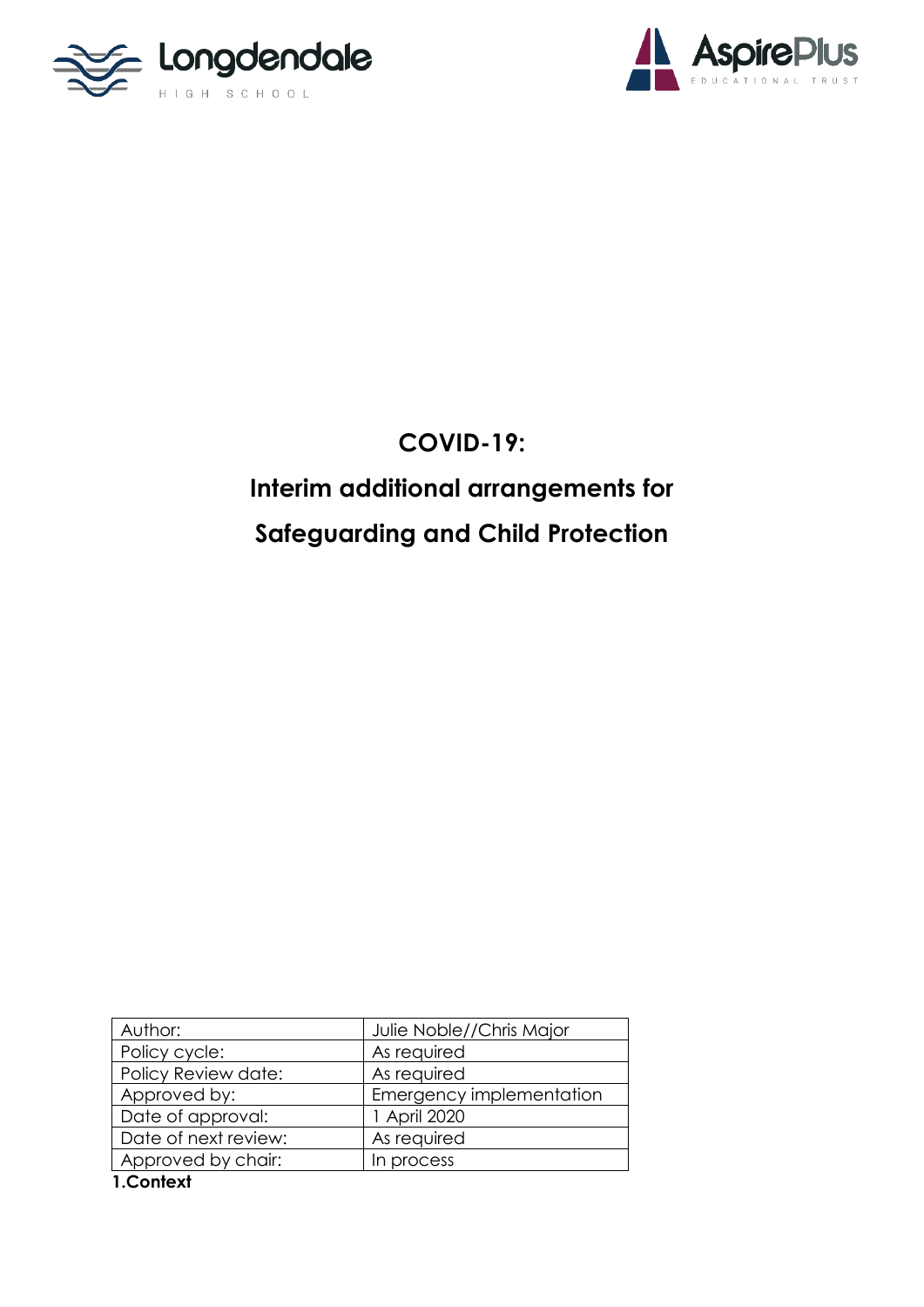From 20th March 2020 parents were asked to keep their children at home, wherever possible, and for schools to remain open only for those children of workers critical to the COVID-19 response - who absolutely need to attend. Schools and all childcare providers were asked to provide care for a limited number of children - children who are vulnerable, and children whose parents are critical to the COVID-19 response and cannot be safely cared for at home.

This addendum of the Longdendale High School Safeguarding, and Child Protection policy contains details of our individual safeguarding arrangements in the following areas:

| <b>Topic</b>                                       | Page           |
|----------------------------------------------------|----------------|
| Context                                            | $\overline{2}$ |
| Vulnerable children                                | 3              |
| Attendance monitoring                              | $\overline{4}$ |
| Designated Safeguarding Lead                       | 5              |
| Reporting concerns                                 | 5              |
| Safeguarding training and Induction                | 6              |
| Safer recruitment/volunteers and movement of staff | 6              |
| Online safety in school                            | 7              |
| Children and online safety away from school        | 7              |
| Support for children in school                     | 8              |
| Peer on peer abuse                                 | 8              |
| Sources of support                                 | 9              |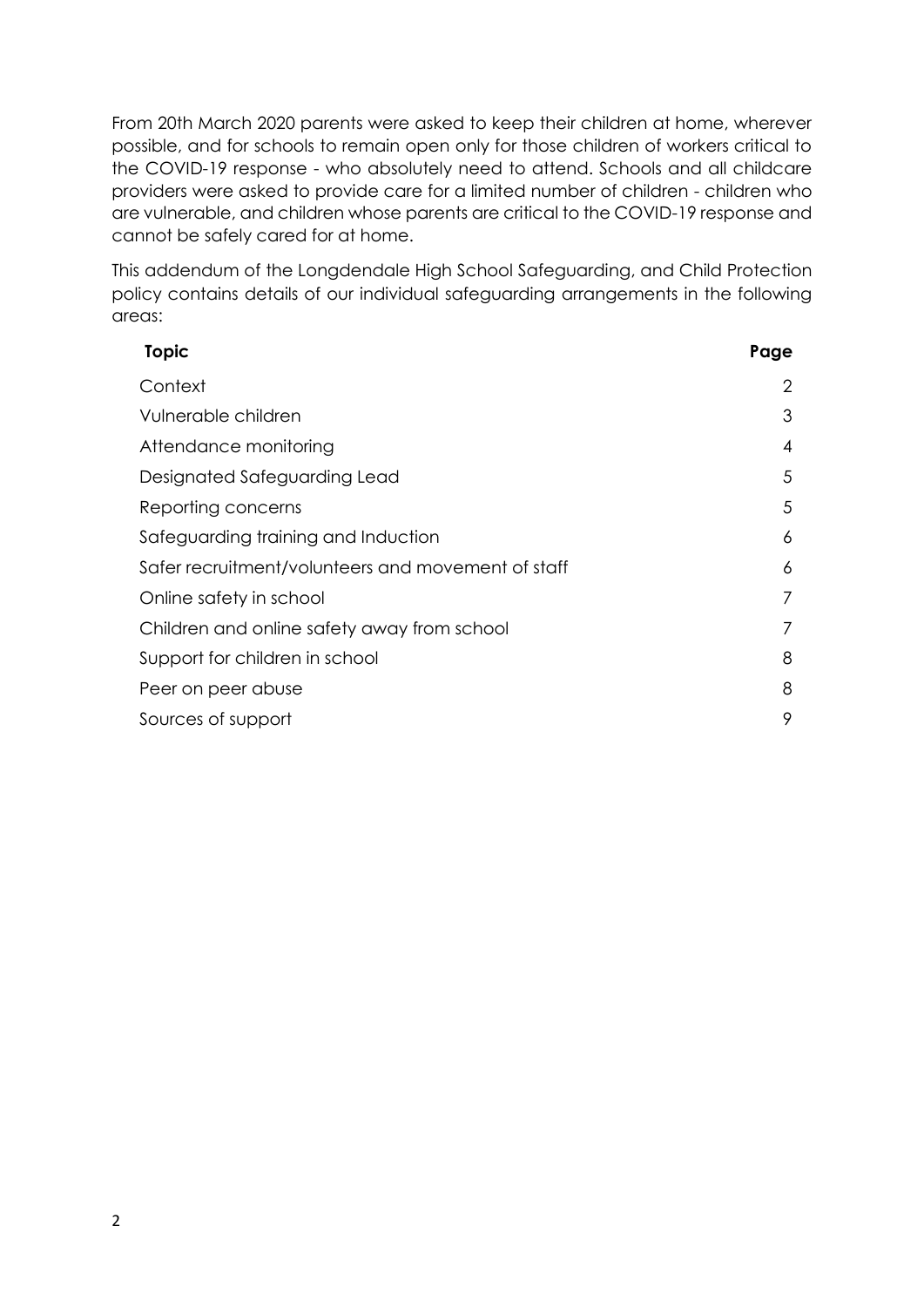#### **Key contacts**

| Role                                     | <b>Name</b>               | Contact<br>number | E mail                         |
|------------------------------------------|---------------------------|-------------------|--------------------------------|
| Designated<br>Safeguarding<br>Lead       | Julie Noble               | 01457 764006      | j.noble@lhs.aspireplus.org.uk  |
| Deputy<br>Safeguarding<br>Lead           | Jenny Willis              | 01457 764006      | j.willis@lhs.aspireplus.org.uk |
| DSL Team<br>Deputy<br><b>Headteacher</b> | Chris Major               | 01457 764006      | c.major@lhs.aspireplus.org.uk  |
| DSL Team<br>Deputy<br>Headteacher        | Sally Ayre                | 01457764006       | s.ayre@lhs.aspireplus.org.uk   |
| Headteacher                              | Andrea Jones              | 01457764006       | a.jones@lhs.aspireplus.org.uk  |
| Chair<br>Оf<br>Governors                 | <b>Tracey</b><br>Saltsman | 01457 764006      | Through the school.            |

#### **2. Vulnerable children**

Vulnerable children include those who have a social worker and those children and young people up to the age of 25 with education, health and care (EHC) plans. Those who have a social worker include children who have a Child Protection Plan and those who are looked after by the Local Authority. A child may also be deemed to be vulnerable if they have been assessed as being in need or otherwise meet the definition in section 17 of the Children Act 1989.

Those with an EHC plan will be risk-assessed in consultation with parents and the Local Authority if required and, to decide whether they need to continue to be offered a school or college place in order to meet their needs, or whether they can safely have their needs met at home. Many children and young people with EHC can remain safely at home.

Eligibility for free school meals in and of itself should not be the determining factor in assessing vulnerability. Senior leaders, especially the Designated Safeguarding Lead (and Deputy) know who our most vulnerable children are. They have the flexibility to offer a place to those on the edge of receiving children's social care support. The decision will be taken in the best interests of the individual child.

Longdendale High School will continue to work with and support children's Social Workers to help protect vulnerable children. This includes working with and supporting children's social workers and the Local Authority Virtual School Head (VSH) for lookedafter and previously looked-after children. The lead person for this is: Julie Noble DSL.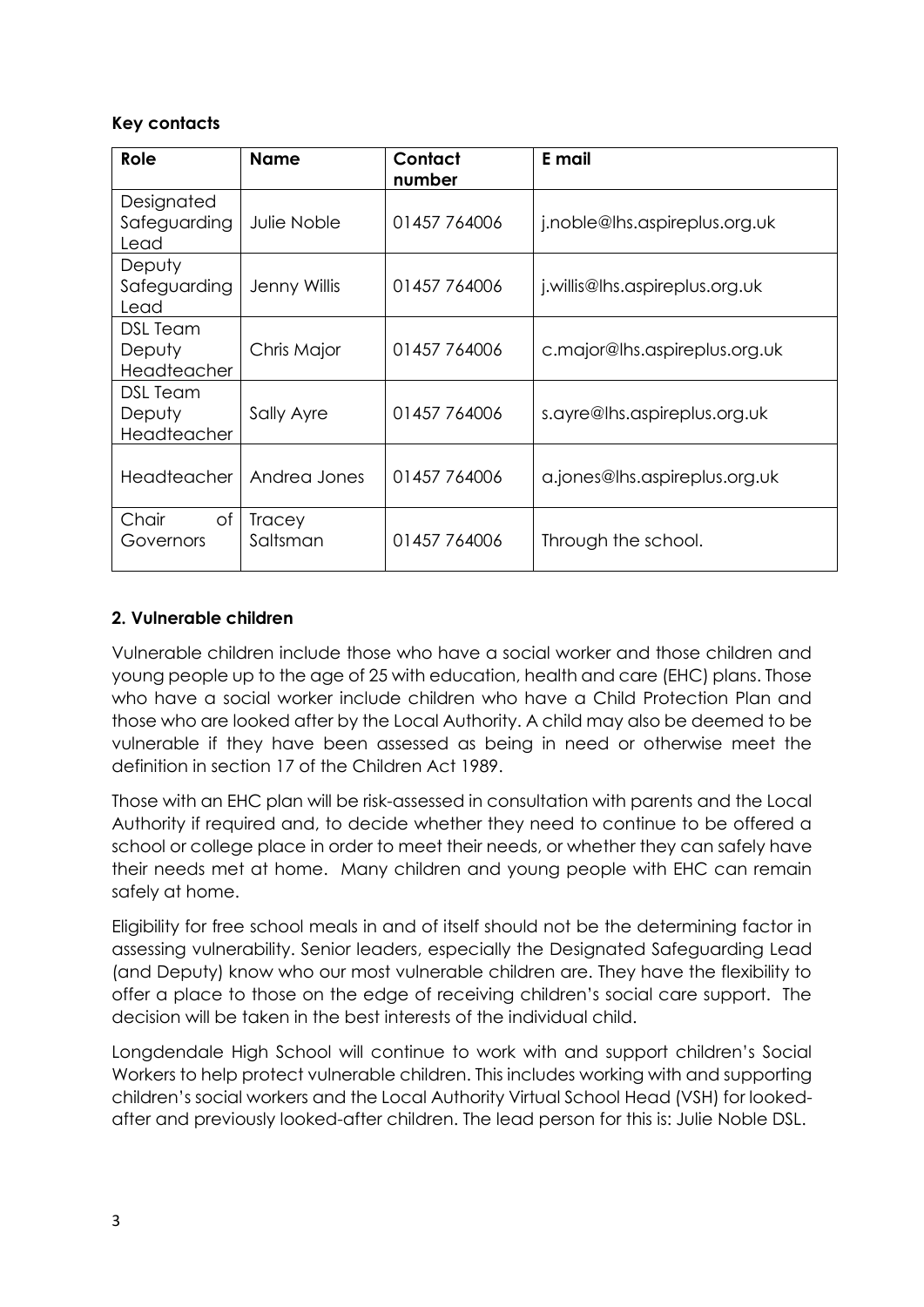There is an expectation that vulnerable children who have a social worker will attend an education setting, provided they do not have underlying health conditions that put them at risk.

In circumstances where a parent does not want to bring their child to an education setting, and their child is considered vulnerable, the Social Worker and Longdendale High School will explore the reasons for this directly with the parent.

Where parents are concerned about the risk of the child contracting COVID19, Longdendale High School or the Social Worker will talk through any issues raised with the parent/carer following the advice set out by Public Health England.

Longdendale High School will encourage our vulnerable children and young people to attend a school, including remotely if needed.

Where the DSL has identified a child to be on the edge of social care support, or who would normally receive enhanced pastoral support in school, they will ensure that a robust communication plan is in place for that child or young person. Details of this communication will be recorded on CURA. The communication plans may include; E mail contact via the school E mail system, phone contact via the parent/carer,

Longdendale High School and its DSL will work closely with all stakeholders to maximise the effectiveness of any communication plan. The plan will be reviewed regularly (at least once a fortnight) and where concerns arise, the DSL will consider any referrals as appropriate. The school will share safeguarding messages on its website. Longdendale High School recognises that school is a protective factor for children and young people, and the current circumstances, can affect the mental health of pupils and their parents/carers.

Longdendale High School has established a tiered system to aid with the grouping of students who are considered in some way as vulnerable. Each tier has an associated level of risk and response from the school in order to mitigate the assessment. Each child who is assigned to each tier has a named contact within school who will make contact at given intervals.

#### **3. Attendance monitoring**

Local Authorities and education settings do not need to complete their usual day-today attendance processes to follow up on non-attendance. Longdendale High School DSL and Social Workers will agree with parents/carers whether children in need should be attending school – Longdendale High School will then follow up on any learner that was expected to attend but does not.

Longdendale High School will also follow up with any parent or carer who has arranged care for their child(ren) and the child(ren) subsequently do not attend. Any concerns will be shared with the LA Officer assigned to the school on the day by the Headteacher or assigned member of staff.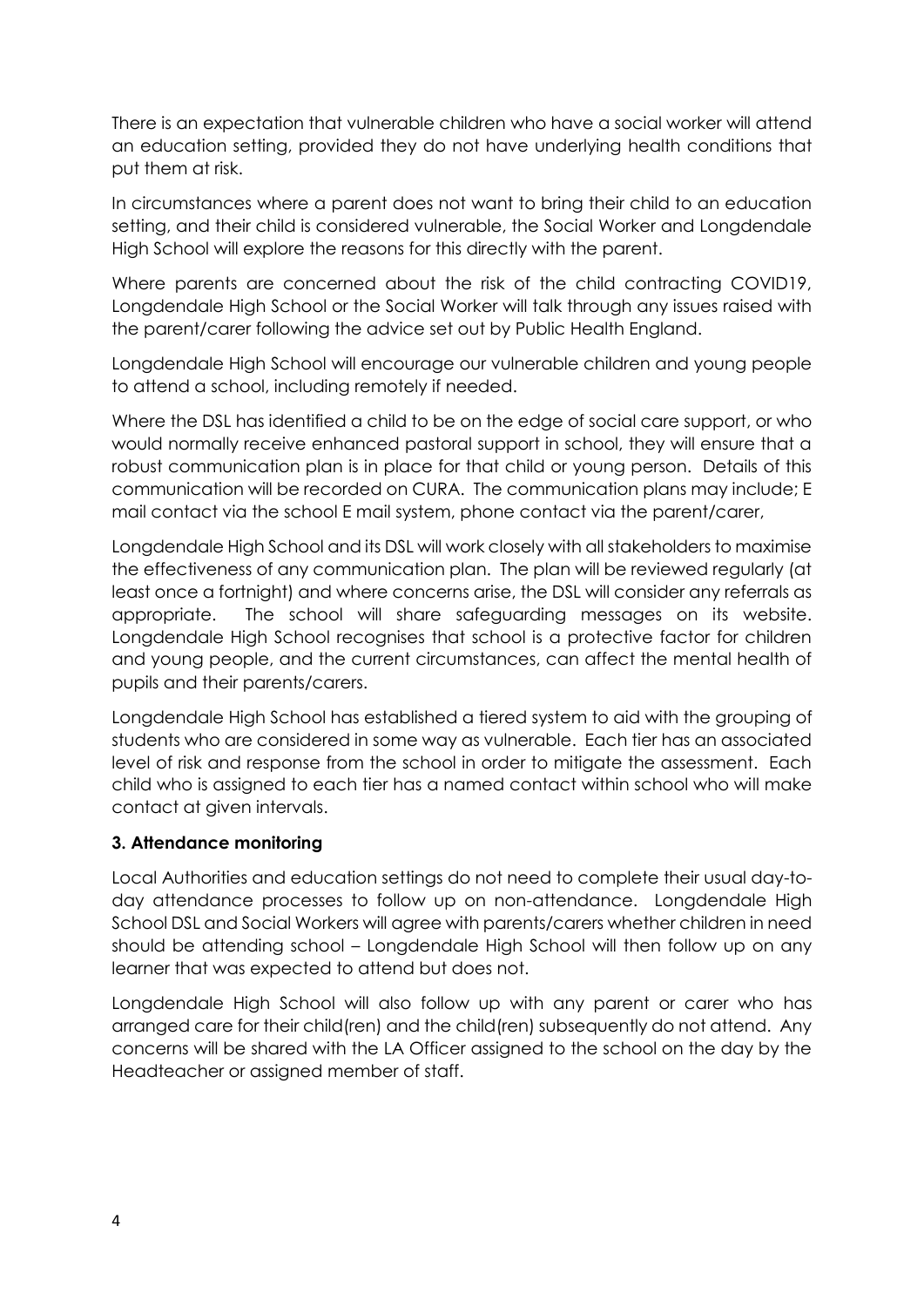How this will look in school:

To support the above, Longdendale High School will, when communicating with parents/carers and carers, confirm emergency contact numbers are correct and ask for any additional emergency contact numbers where they are available. In all circumstances where a vulnerable child does not take up their place at school, or discontinues the Designated Safeguarding Team will notify their social worker.

If Longdendale High School has any children in attendance (e.g. because they are vulnerable or their parent(s) / carers are critical workers) we will submit the daily attendance sheet to the DfE by 12

noon.https://www.gov.uk/government/publications/coronavirus-covid-19 attendance-recording-for-educational-settings

If the school has closed, we will complete the return once as requested by the DfE.

#### **4. Designated Safeguarding Lead**

Longdendale High School has a Designated Safeguarding Lead (DSL) and a Deputy DSL.

Designated Safeguarding Lead: Julie Noble

Deputy Designated Safeguarding Lead: Jenny Willis

Within the staffing rota a trained member of the Designated Safeguarding Team will be available on site. In the extreme event of this not being possible, a trained DSL (or deputy) will be available to be contacted via phone or online video - for example when working from home. Where a trained DSL (or deputy) is not on site, in addition to the above, a senior leader will assume responsibility for co-ordinating safeguarding on site.

This might include updating and managing access to child protection online management system, CURA and liaising with the offsite DSL (or deputy) and as required liaising with children's Social Workers where they require access to children in need and/or to carry out statutory assessments at the school or college. It is important that all Longdendale High School staff and volunteers have access to a trained DSL (or deputy).

On each day staff on site will be made aware of who that person is and how to speak to them. The DSL will continue to engage with social workers, and attend all multiagency meetings, which can be done remotely.

#### **5. Reporting a concern**

Where staff have a concern about a child, they should continue to follow the process outlined in the school Safeguarding Policy, this includes making a report via CURA, which can be done remotely. In the unlikely event that a member of staff cannot access their CURA from home, they should email the Designated Safeguarding Lead, Headteacher and the Deputy Head for Inclusion. This will ensure that the concern is received. Staff are reminded of the need to report any concern immediately and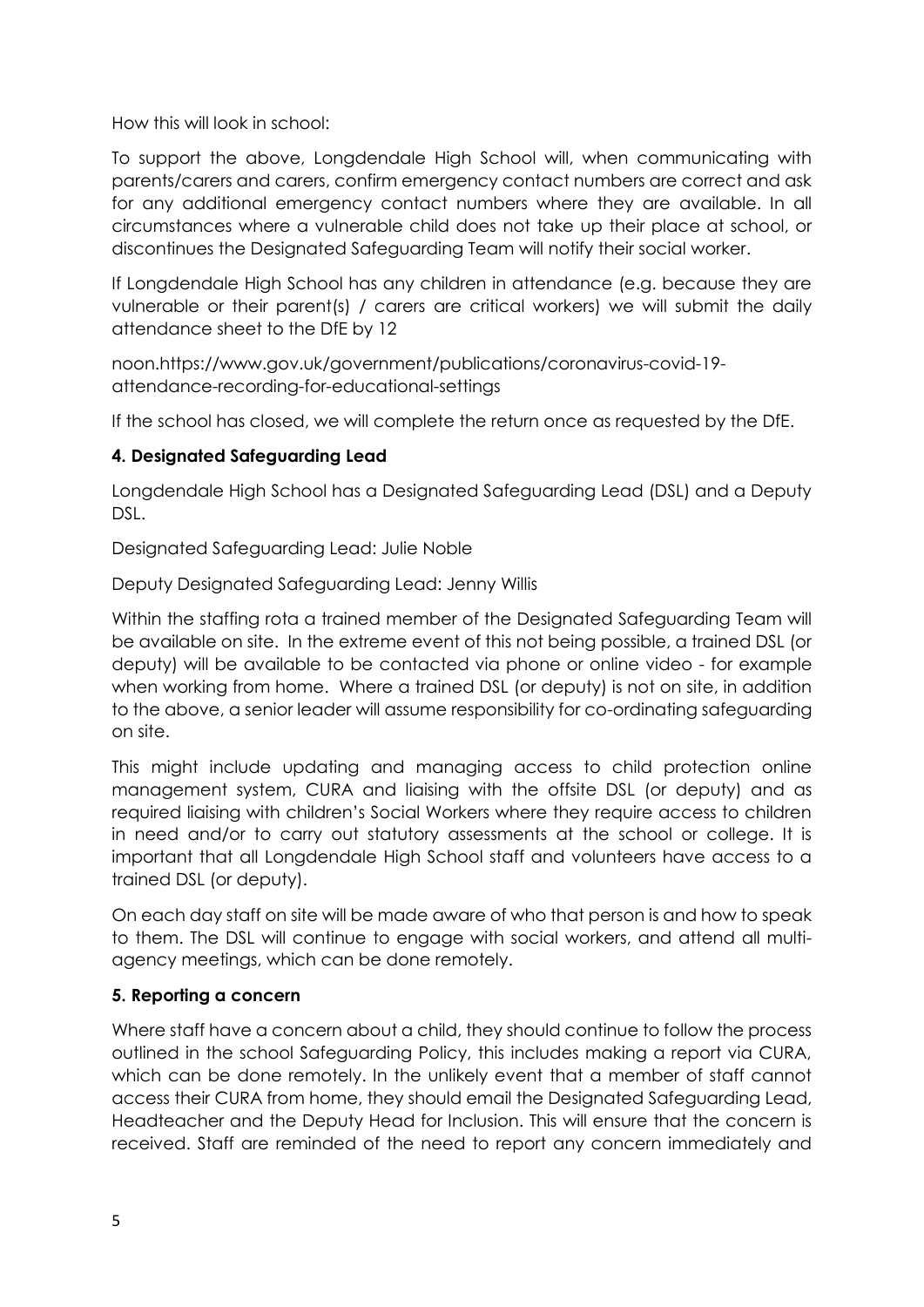without delay. Once a concern is logged on CURA, staff will then send an Email to the DSL, Headteacher and Deputy Head for Inclusion.

Where staff are concerned about an adult working with children in the school, they should report to the Headteacher verbally and then follow up via an email to the Headteacher.

Concerns about the Headteacher should be directed to:

Chair of Governors: Tracey Saltsman.

The Multi-Academy Trust will continue to offer support in the process of managing allegations.

#### **6. Safeguarding Training and induction**

DSL training is very unlikely to take place whilst there remains a threat of the COVID 19 virus. For the period COVID-19 measures are in place, a DSL (or deputy) who has been trained will continue to be classed as a trained DSL (or deputy) even if they miss their refresher training.

All existing school staff have had safeguarding training and have read part one of Keeping Children Safe in Education (2019). The DSL will communicate with staff any new local arrangements, so they know what to do if they are worried about a child. Where new staff are recruited, or new volunteers enter Longdendale High School, they will continue to be provided with a Safeguarding induction.

If staff are deployed from another education or children's workforce setting to our school, we will take into account the DfE supplementary guidance on safeguarding children during the COVID-19 pandemic and will accept portability as long as the current employer confirms in writing that:-

- the individual has been subject to an enhanced DBS and children's barred list check
- there are no known concerns about the individual's suitability to work with children
- there is no ongoing disciplinary investigation relating to that individual.

For movement within the Trust, schools should seek assurance from the school DSL that the member of staff has received appropriate safeguarding training. Upon arrival, they will be given a copy of the receiving setting's child protection policy, confirmation of local processes and confirmation of DSL arrangements.

#### **7. Safer recruitment/volunteers and movement of staff**

It remains essential that people who are unsuitable are not allowed to enter the children's workforce or gain access to children. When recruiting new staff, Longdendale High School will continue to follow the relevant safer recruitment processes for their setting, including, as appropriate, relevant sections in part 3 of Keeping Children Safe in Education (2019) (KCSIE) and our Longdendale Safeworking document.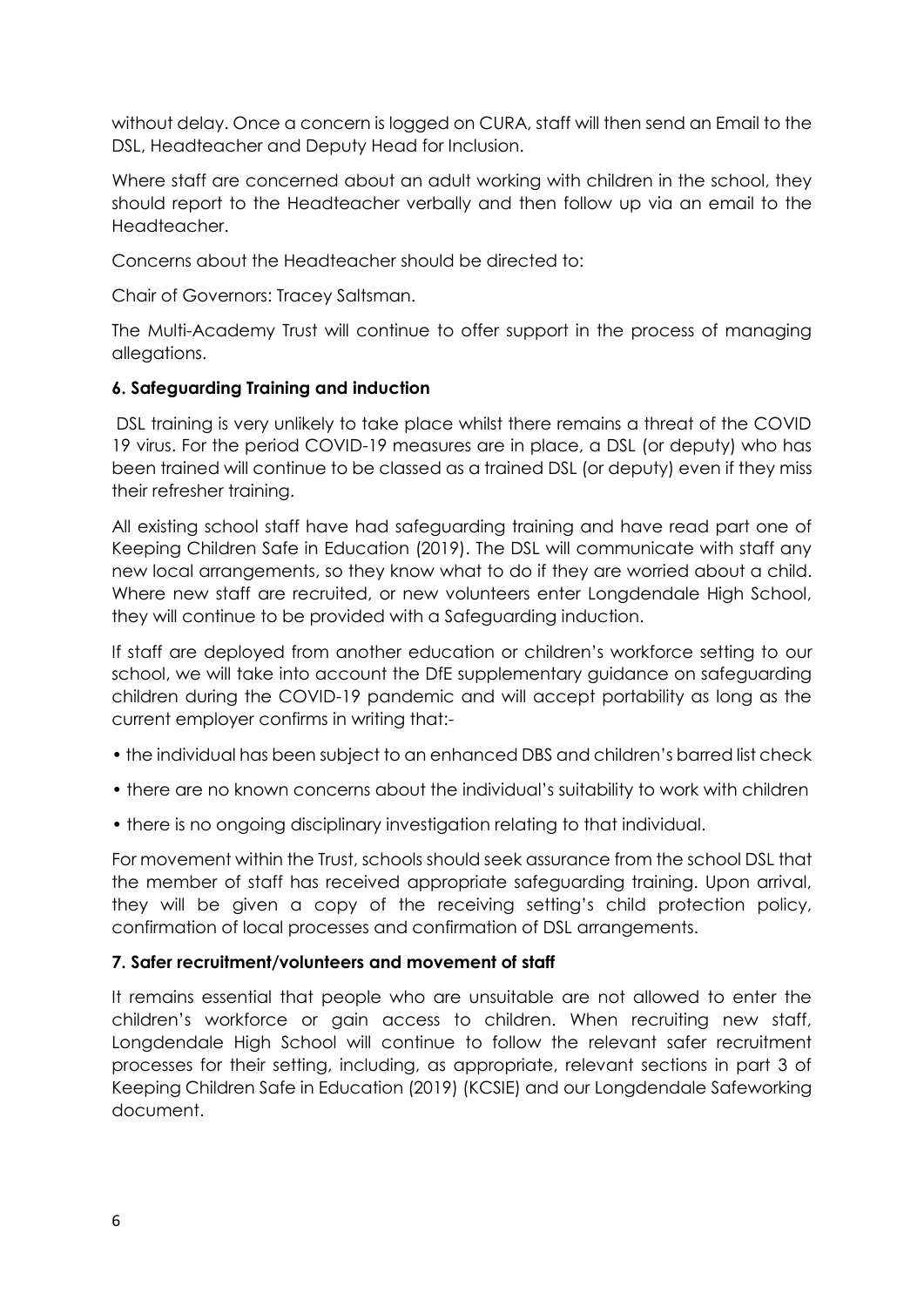In response to COVID-19, the Disclosure and Barring Service (DBS) has made changes to its guidance on standard and enhanced DBS identification checking to minimise the need for face-to-face contact.

Where Longdendale High School utilise volunteers, we will continue to follow the checking and risk assessment process as set out in paragraphs 167 to 172 of KCSIE. Under no circumstances will a volunteer who has not been checked be left unsupervised or allowed to work in regulated activity.

Longdendale High School will continue to follow the legal duty to refer to the DBS anyone who has harmed or poses a risk of harm to a child or vulnerable adult. Full details can be found at paragraph 163 of KCSIE. Longdendale High School will continue to consider and make referrals to the Teaching Regulation Agency (TRA) as per paragraph 166 of KCSIE and the TRA's 'Teacher misconduct advice for making a referral. During the COVID-19 period all referrals should be made by emailing Misconduct.Teacher@education.gov.uk

Whilst acknowledging the challenge of the current National emergency, it is essential from a safeguarding perspective that any school is aware, on any given day, which staff/volunteers will be in the school or college, and that appropriate checks have been carried out, especially for anyone engaging in regulated activity. As such, Longdendale High School will continue to keep the single central record (SCR) up to date as outlined in paragraphs 148 to 156 in KCSIE.

#### **8. Online safety in schools**

Longdendale High School will continue to provide a safe environment, including online. This includes the continuing use and monitoring of our online filtering system.

Where learners are using computers in school, appropriate supervision will be in place.

During this time it is highly likely that children will be spending more time online at home and that this time may be less supervised than might normally be the case. All learners have received lessons in school which cover E-Safety and we would ask that parents remain vigilant about the risks that exist in the virtual world. Parents may wish to raise concerns of a safeguarding nature with the school but should also be aware that the Child Online Exploitation and Protection group will also take your concerns at any time of day or night. Please visit www.ceop.police.uk for further details.

#### **9. Children and online safety away from school**

When supporting children not in school, Longdendale High School is committed to ensuring the safety and wellbeing of all its Children and Young people.

It is important that all staff who interact with children, including online, continue to look out for signs a child may be at risk. Any such concerns should be dealt in line with the Child Protection Policy and where appropriate referrals should still be made to Children's Social Care and as required, the police. Online teaching should follow the same principles as set out in our safe working document and advice set out by the Headteacher.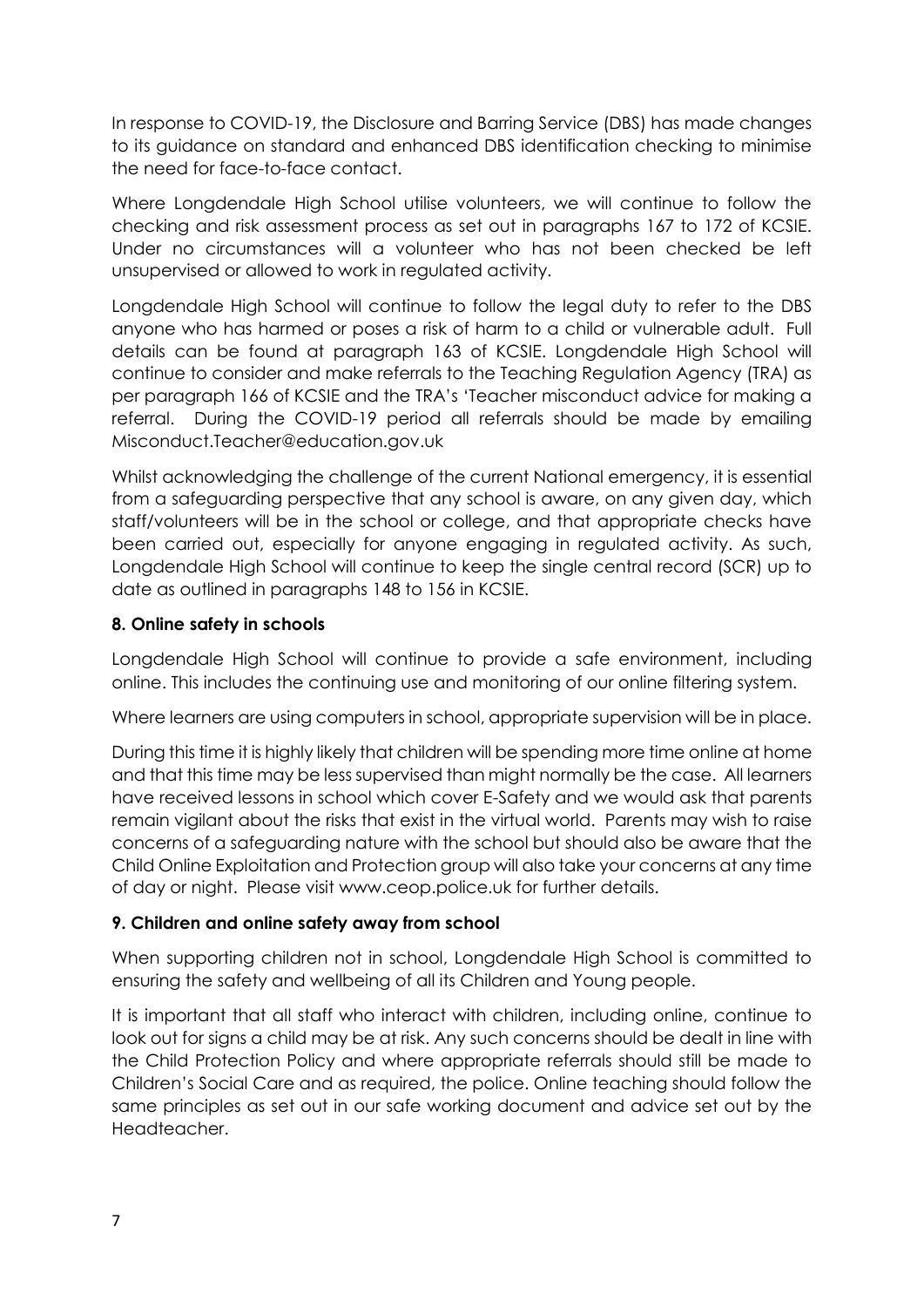Longdendale High School will ensure any use of online learning tools and system is in line with privacy and data protection/GDPR requirements.

Teachers at Longdendale High School are aware of this in setting expectations of learners' work where they are at home. Longdendale High School will ensure that where we care for children of critical workers and vulnerable children on site, we ensure appropriate support is in place for them. This will be bespoke to each child and recorded on CURA should any concerns arise.

#### **10. Supporting children in school**

Longdendale High School is committed to ensuring the safety and wellbeing of all its students. Longdendale High School will continue to be a safe space for all learners to attend and flourish. The Headteacher will ensure that appropriate staff are on site and staff to learner ratio numbers are appropriate, to maximise safety.

Longdendale High School will refer to the Government guidance for education and childcare settings on how to implement social distancing and continue to follow the advice from Public Health England on handwashing and other measures to limit the risk of spread of COVID19. Longdendale High School will ensure that where we care for children of critical workers and vulnerable children on site, we ensure appropriate support is in place for them. This will be bespoke to each child and recorded on CURA where there are any concerns.

Where any member of Longdendale High School staff has concerns about the impact of staff absence – such as our Designated Safeguarding Lead or first aiders – they will be discussed immediately with the Headteacher.

#### **11. Peer on Peer Abuse**

Longdendale High School recognises that during the closure a revised process may be required for managing any report of such abuse and supporting victims. Where a school receives a report of peer on peer abuse, they will follow the principles as set out in part five of KCSIE and of those outlined within of the Child Protection Policy. The school will listen and work with the young person, parents/carers and any multiagency partner required to ensure the safety and security of that young person. Concerns and actions will be recorded on CURA and appropriate referrals made.